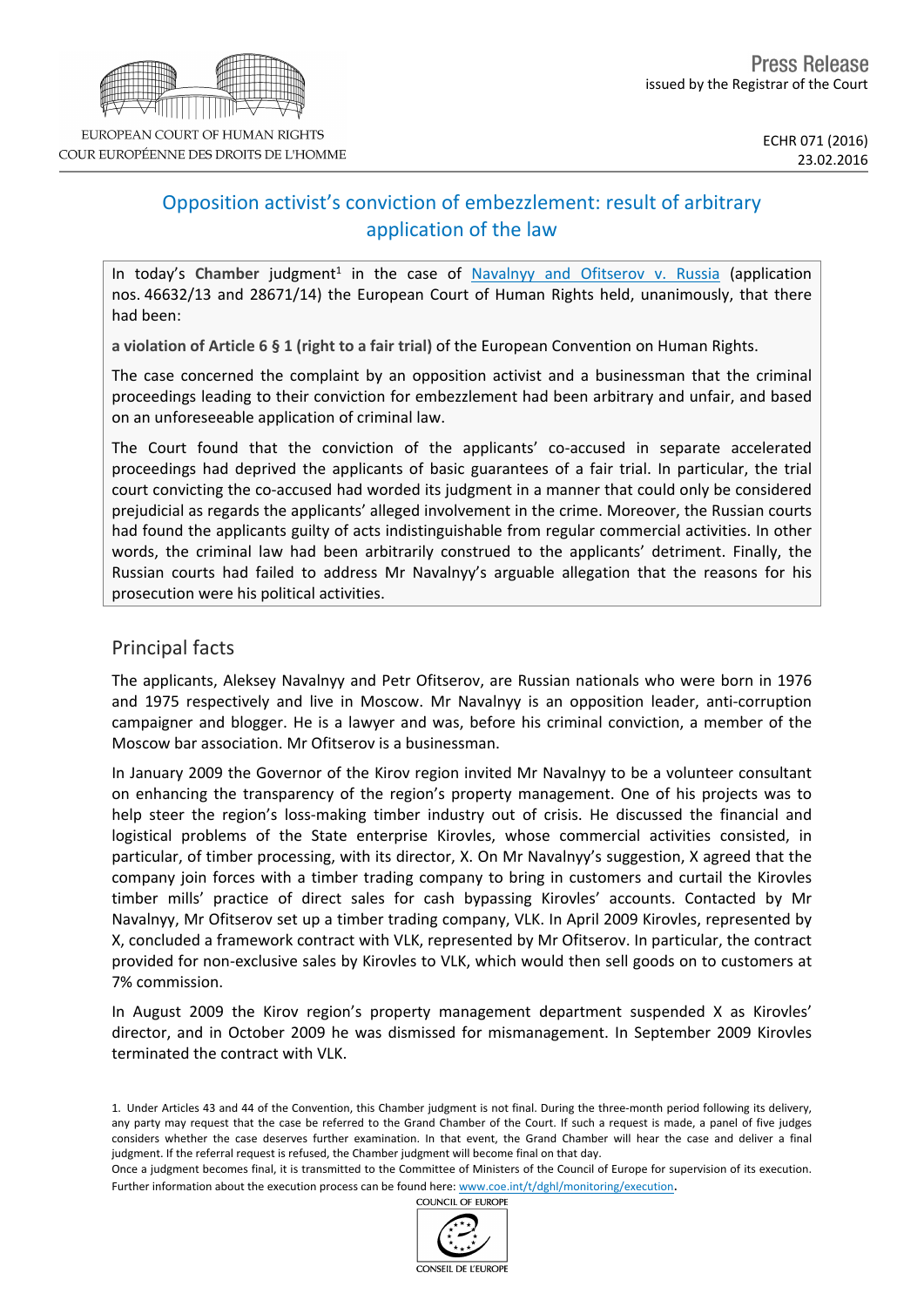In the course of 2010 Mr Navalnyy pursued an anti-corruption campaign and published a number of articles and documents exposing high ranking officials' involvement in large-scale fraud. In particular, in one article published in November 2010 he claimed that at least four billion US dollars of State funds had been misappropriated during the construction of the East Siberia-Pacific Ocean oil pipeline and suggested that the President of the Russian Federation, Vladimir Putin, had been personally implicated.

In December 2010 the Kirov Regional department of the Investigative Committee of the Prosecutor's Office (later replaced by the Investigative Committee of the Russian Federation – "the Investigative Committee") opened an inquiry on suspicion that the applicants had defrauded Kirovles by inducing its director to enter into a loss-making transaction. Initially the Investigative Committee decided in three consecutive decisions not to open a criminal investigation against them for lack of *corpus delicti* – that is, for lack of a criminal act to be investigated – but in May 2011 a criminal investigation was opened in their respect on suspicion of deception and abuse of trust of the Kirovles director. After a number of witnesses had been questioned – including X and several former employees of Kirovles – and Kirovles' and VLK's accounts had been examined, the investigators found that there was no case against the applicants. In April 2012 the Investigative Committee closed the criminal investigation. However, the Committee subsequently reversed its decision. On 5 July 2012, the Chief of the Investigative Committee, Mr Bastrykin, in a speech at its general meeting, condemned the decision to close the criminal investigation in respect of Mr Navalnyy, warning his subordinates not to let such things happen again. On 26 July 2012 Mr Navalnyy published an article accusing Mr Bastrykin of breaking laws imposing restrictions on high-ranking public servants.

On 30 July 2012 the Investigative Committee opened a criminal investigation against X – on suspicion that he had conspired with unknown individuals to dissipate Kirovles' assets through VLK – which was joined with the criminal case against the applicants. Subsequently the three men were charged with conspiring to dissipate Kirovles' assets.

In September 2012 the Deputy Prosecutor General granted X's request to conclude a plea-bargaining agreement and to have his criminal case examined in accelerated proceedings. As a condition, X undertook to provide the investigation with information about "Mr Ofitserov and Mr Navalnyy's involvement in the misappropriation [of assets]" and "their roles in the commission of the crime". In October 2012 the case against X was disjoined from the applicants' case. A subsequent complaint by Mr Navalnyy, alleging that the plea-bargaining agreement had breached his procedural rights and requesting that X's case be joined with the applicants' case again, was dismissed. In December 2012 X was convicted of dissipating Kirovles' assets and given a four-year suspended sentence with three years' parole. The judgment indicated that X had conspired with two others, "Governor's former volunteer consultant N." and "VLK former director O.", and stated, in particular, that "N." had "developed a criminal plan to misappropriate Kirovles' assets in favour of a newly created entity under his control, to be founded and led by O."

Mr Navalnyy lodged an appeal against the judgment, alleging that it was prejudicial to the outcome of his and Mr Ofitserov's case. He was informed by the trial court that he could not appeal against the judgment in X's case because he had not been party to the proceedings.

The applicants' request to have the judgment in X's case excluded from the evidence in their trial was dismissed by the trial court. During the hearing in their trial, X was examined as a witness, and, against the applicants' objections, before he was cross-examined by the defence, the prosecutor was allowed to read out the statements X had made during the investigation. The court rejected the applicants' requests to have several people called as witnesses, including two public officials of the Kirov region.

On 17 July 2013 Mr Navalnyy was registered as a candidate for the Moscow mayoral elections. On the following day, 18 July 2013, the trial court delivered its judgment in the applicants' case, convicting Mr Navalnyy of organising, and Mr Ofitserov of facilitating, large-scale embezzlement.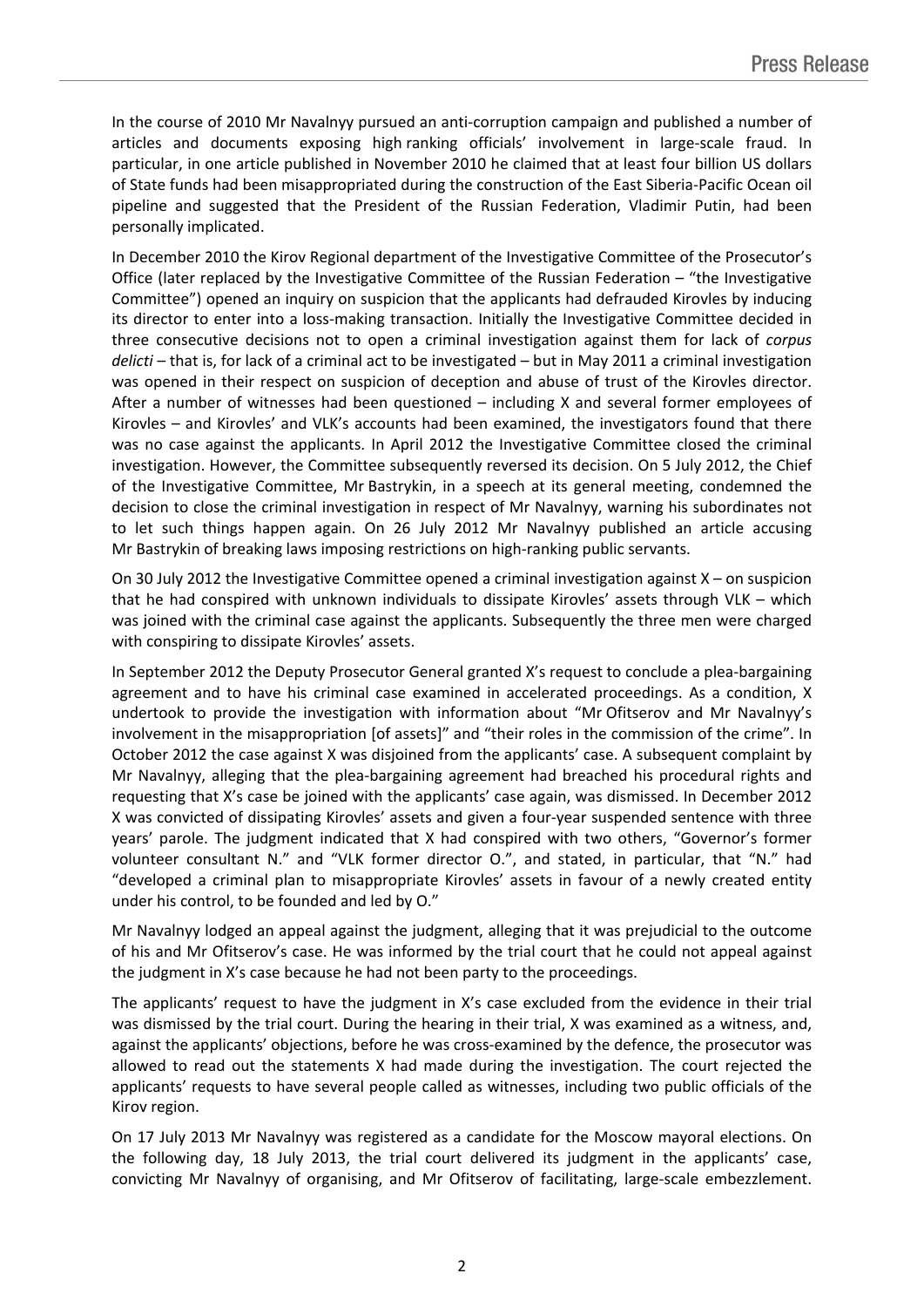They were sentenced to five and four years' imprisonment respectively, to be served in a correctional colony. Among other evidence, the court relied on the testimony of X and his statements made during the investigation. The court dismissed Mr Navalnyy's allegations of political persecution and his objection to admitting X's testimony.

In the Moscow mayoral elections in September 2013 Mr Navalnyy came second, securing approximately 27% of the votes. In October 2013 the judgment against the applicants was upheld in substance but the appeal court amended their sentence and gave them both suspended prison terms on an undertaking not to change their place of residence. In February 2014 Mr Navalnyy was placed under house arrest in the context of another, unrelated, criminal case against him. The court justified this measure by referring to his prior criminal conviction in the Kirovles case.

# Complaints, procedure and composition of the Court

Relying on Article 6 §§ 1, 2 and 3 (d) (right to a fair trial / presumption of innocence / right of a person charged with an offence to examine or have examined witnesses against him), the applicants complained that the criminal proceedings against them had been arbitrary and unfair. Further relying on Article 7 (no punishment without law), they complained that the legal provision on the basis of which they had been convicted had not been applicable to their acts. They claimed that the authorities had extended the interpretation of the offence to such broad and ambiguous terms that it had not satisfied the requirements of foreseeability. Finally, the applicants alleged a violation of Article 18 (limitation on use of restrictions on rights) in conjunction with Articles 6 and 7, maintaining that their prosecution and criminal conviction had been for reasons other than bringing them to justice, and in particular in order to prevent Mr Navalnyy from pursuing his public and political activities.

The case originated in two applications lodged with the European Court of Human Rights on 24 June 2013 and 8 April 2014 respectively.

Judgment was given by a Chamber of seven judges, composed as follows:

Luis **López Guerra** (Spain), *President*, Helena **Jäderblom** (Sweden), George **Nicolaou** (Cyprus), Helen **Keller** (Switzerland), Johannes **Silvis** (the Netherlands), Dmitry **Dedov** (Russia), Branko **Lubarda** (Serbia),

and also Marialena **Tsirli**, *Deputy Section Registrar.*

## Decision of the Court

## Article 6

Although each of the applicants' complaints under Article 6 would have been capable of raising a separate issue under the Convention, the Court found it appropriate in their case to treat the specific allegations as elements of general fairness under Article 6 § 1. It observed in particular that the complaints were based on the same underlying allegation that X's conviction in separate accelerated proceedings had been instrumental in circumventing important guarantees to which they would have been entitled if all three co-accused had been tried together.

The criminal charges against the applicants had been based on the same facts as those against X. It was therefore undeniable that any facts established and legal findings made in the proceedings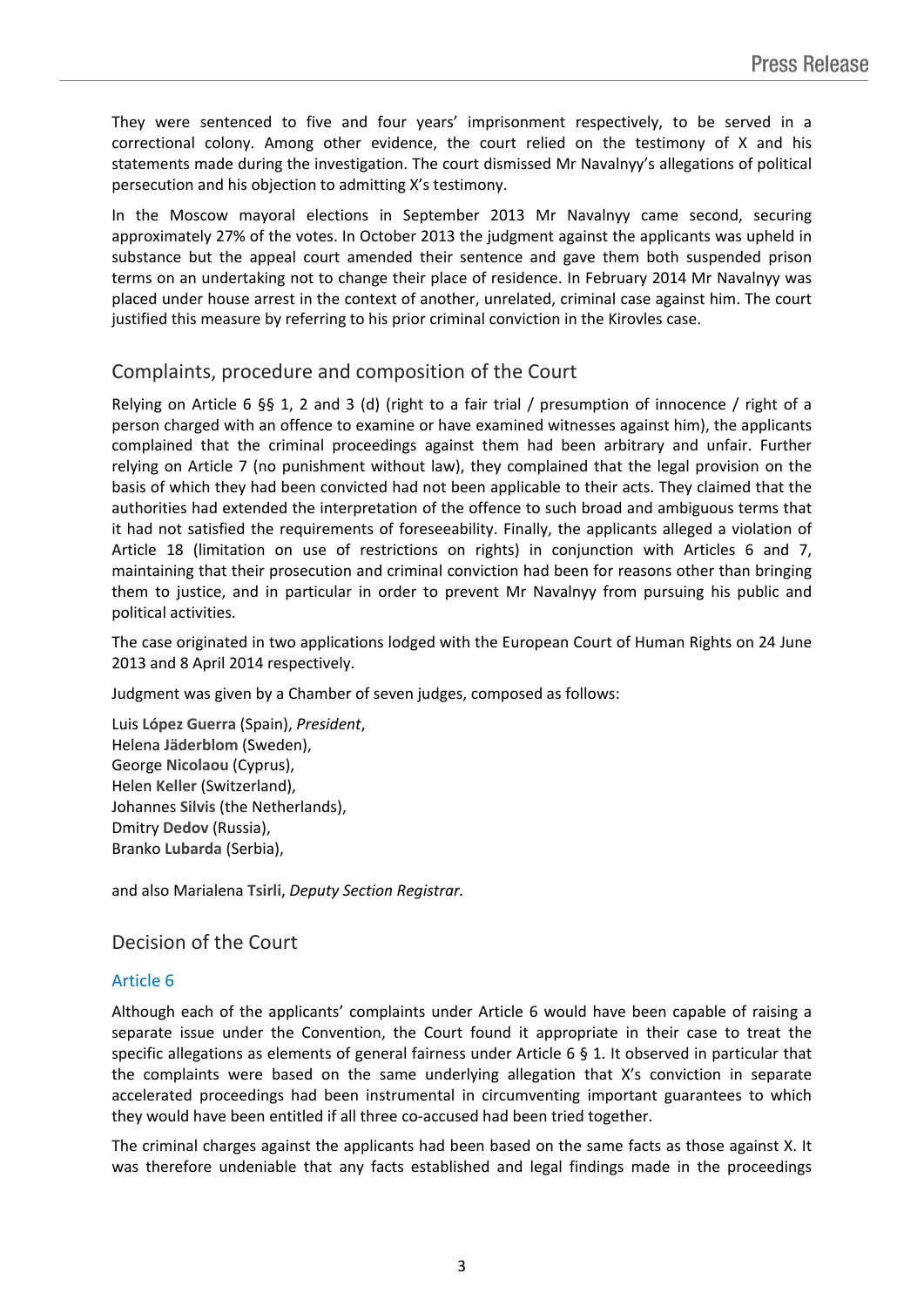against X had been directly relevant to the applicants' case. In those circumstances it would have been essential for safeguards to be in place to ensure that decisions taken in the proceedings against X would not undermine the fairness of the subsequent proceedings against the applicants.

However, the Court came to the conclusion that the two basic requirements for guaranteeing the fairness of proceedings, when co-accused were being tried in separate sets of proceedings, had not been fulfilled.

Notably, contrary to the courts' obligation to refrain from any statements that might have had a prejudicial effect on the pending proceedings, the trial court convicting X had worded its judgment of December 2012 in respect of X in a manner that no doubt could remain as regards the applicants' identities or their involvement in the crime of which X was convicted. It had expressed its findings in terms which could not be defined as anything but prejudicial.

Second, contrary to the courts' obligation not to treat as *res judicata* – that is, a matter already judged – any facts admitted in a case to which the applicants had not been party, the circumstances established in the judgment against X had in effect had the force of *res judicata*. The Russian Government had argued that in the applicants' case the trial court had been obliged to examine all evidence and witnesses and to base its assessment exclusively on the material and testimony presented at the hearing. However, the Court considered that the trial court had had an obvious interest in remaining concordant, because any conflicting findings made in related cases could have undermined the validity of both judgments issued by the same court. The risk of issuing contradictory judgments was a factor that had discouraged the judges from finding out the truth and had diminished their capacity to administer justice.

Similarly, X's conviction with the use of plea-bargaining and accelerated proceedings had compromised his competence as a witness in the applicants' case. His conviction had been based on the version of events formulated by the prosecution and the accused in the plea-bargaining process, and it had not been required that that account be verified or corroborated by other evidence. Standing later as a witness, X had been compelled to repeat his statements made as an accused during plea-bargaining. Moreover, by allowing X's earlier statements to be read out at the trial before the defence could cross-examine him as a witness, the court could give an independent observer the impression that it had encouraged the witness to maintain a particular version of the events.

As regards the complaint of an allegedly arbitrary application of the law, the Court noted that after the initial charges against the applicants, defined as deception and abuse of trust of X, had been dropped for lack of *corpus delicti*, the prosecution had decided that it had been X who had embezzled the assets by entering into a loss-making transaction, and that the applicants had been his accomplices. The Court further observed that under Russian law, limited liability companies such as VLK were defined as commercial entities whose main purpose was deriving profits. The domestic courts had not established, and it had not even been argued, that VLK, by signing the contract and charging commission, had pursued a goal other than deriving profit from timber resale, for example setting a money laundering, tax evasion or kick-back scheme, or other unlawful or dubious purpose.

The material in the case file showed that the two parties to the contract had pursued commercial goals independently of each other and that those goals had been precisely those that had been stipulated in the contract. The Court therefore observed that the Russian courts had found Mr Ofitserov guilty of acts indistinguishable from regular commercial middleman activities and Mr Navalnyy for fostering them. The Court was thus faced with a situation where the acts described as criminal fell entirely outside the scope of the provision under which the applicants had been convicted. In other words, the criminal law had been arbitrarily construed to the applicants' detriment.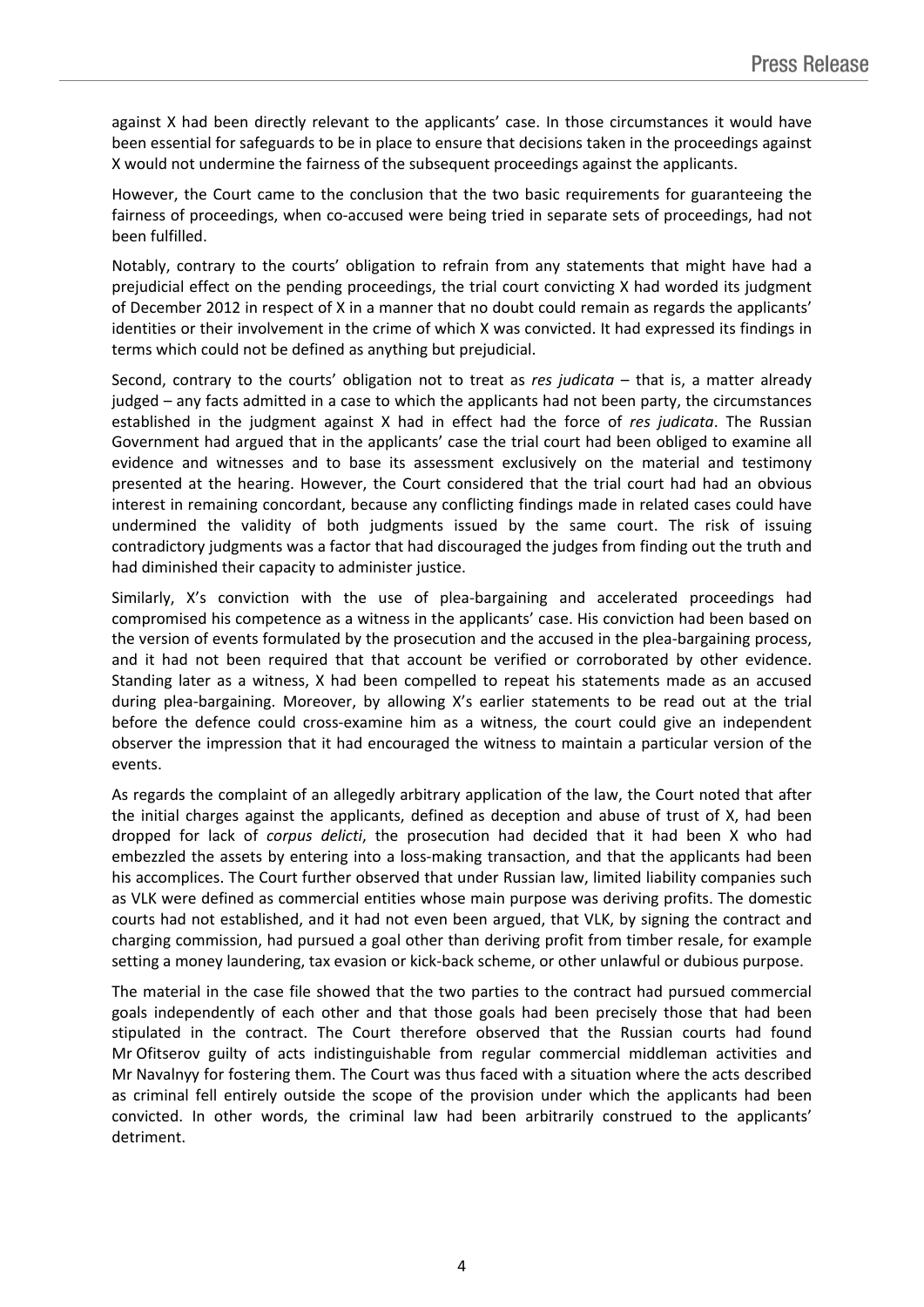Those findings showed that the Russian courts had failed to ensure a fair hearing in the applicants' case to an extent which might suggest that they did not even care about appearances. It was noteworthy that those courts had dismissed without examination Mr Navalnyy's allegation of political prosecution, which the Court considered at least arguable. It noted in particular that the anti-corruption campaign run by Mr Navalnyy had gained its momentum in the course of 2010; that year it had targeted high-ranking officials, including the President of the Russian Federation. Mr Navalnyy's investigations had attracted the increasing attention of his Internet blog followers, but also a wider audience through other media republishing the blog content. Irrespective of whether the officials concerned had acknowledged the publications, and whether or not they had contested the allegations, they undoubtedly had found them unwelcome. Furthermore, it was impossible to overlook, in particular, that the first Kirovles inquiry had been opened three weeks after the publication of the article about the financial scandal relating to the East Siberia-Pacific Ocean oil pipeline project, suggesting the implication of high-level politicians.

Having omitted to address those arguable allegations of political persecution, the Russian courts had themselves given reason for heightened concern that the real motivation for the applicants' prosecution and conviction was a political one.

The Court concluded that the criminal proceedings against the applicants had been in violation of Article 6 § 1.

#### Other articles

Having regard to its finding that that the domestic courts had applied the criminal law arbitrarily and had found the applicants guilty of acts indistinguishable from regular commercial activities, the Court considered that it was not necessary to examine whether this also constituted a violation of Article 7.

As regards the complaint under Article 18 in conjunction with Articles 6 and 7, the Court found that it fell outside of the scope of the Convention and declared it inadmissible. It noted that Articles 6 and 7 in so far as relevant to the present case, did not contain any express or implied restrictions that might form the subject of the Court's examination under Article 18.

## Just satisfaction (Article 41)

The Court held that Russia was to pay each of the applicants 8,000 euros (EUR) in respect of nonpecuniary damage, and in respect of costs and expenses EUR 48,053 to Mr Navalnyy and EUR 22,893 to Mr Ofitserov.

## Separate opinion

Judges Nicolaou, Keller and Dedov expressed a joint partly dissenting opinion.

#### *The judgment is available only in English.*

This press release is a document produced by the Registry. It does not bind the Court. Decisions, judgments and further information about the Court can be found on [www.echr.coe.int](http://www.echr.coe.int/). To receive the Court's press releases, please subscribe here: [www.echr.coe.int/RSS/en](http://www.echr.coe.int/RSS/en) or follow us on Twitter [@ECHRpress.](https://twitter.com/ECHR_Press)

**Press contacts** [echrpress@echr.coe.int](mailto:Echrpress@echr.coe.int) | tel.: +33 3 90 21 42 08 **Nina Salomon (tel: + 33 3 90 21 49 79)** Tracey Turner-Tretz (tel: + 33 3 88 41 35 30) Denis Lambert (tel: + 33 3 90 21 41 09)